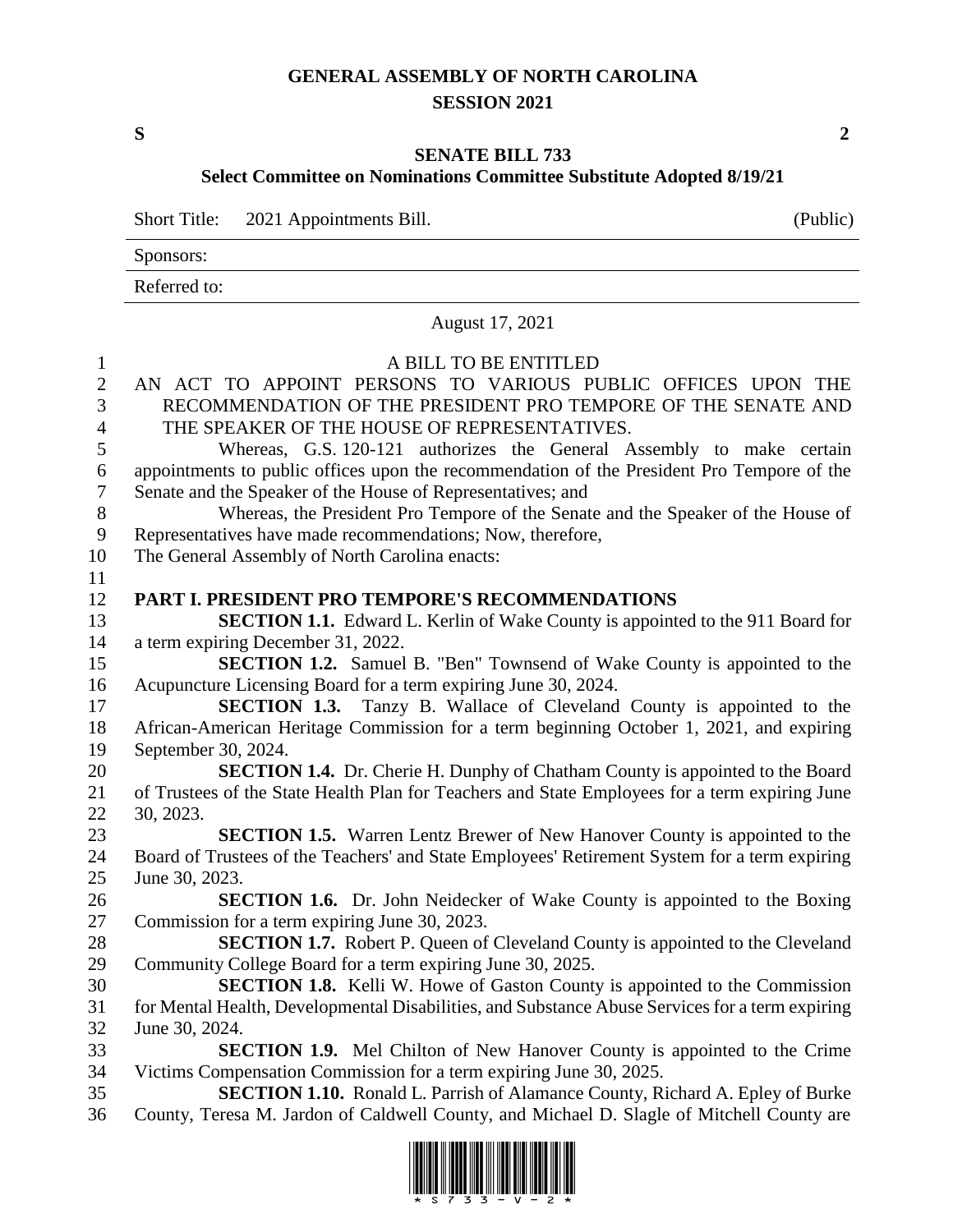appointed to the Criminal Justice Education and Training Standards Commission for terms expiring June 30, 2023. **SECTION 1.11.** Holly Audette of Pasquotank County is appointed to the Disciplinary Hearing Commission of the North Carolina State Bar for a term expiring June 30, 2024. **SECTION 1.12.** Cathy Cloninger of Gaston County, Carianne E. Fisher of Durham County, Elizabeth "Beth" Hunt of Wake County, Kathleen Lockwood of Forsyth County, and TeAndra Miller of Wake County are appointed to the Domestic Violence Commission for terms beginning September 1, 2021, and expiring August 31, 2023. **SECTION 1.13.** Anthony D. Blackman of Wake County is appointed to the Economic Investment Committee for a term beginning December 1, 2021, and expiring November 30, 2023. **SECTION 1.14.** David W. Jessen of Wake County is appointed to the Ferry Transportation Authority Board of Trustees for a term expiring June 30, 2024. **SECTION 1.15.(a)** John M. Check of Nash County is appointed to the Judicial Standards Commission for a term expiring December 31, 2023. **SECTION 1.15.(b)** Pursuant to Section 5 of S.L. 2021-47, Fred R. Jarrett of Lincoln County is appointed to the Judicial Standards Commission for a term expiring December 31, 2027, to serve as the alternate Commission member for the Commission member appointed by the General Assembly upon the recommendation of the President Pro Tempore of the Senate. **SECTION 1.16.** The Honorable Lisa S. Barnes of Nash County, the Honorable James Burgin of Harnett County, the Honorable Steve Jarvis of Davidson County, Dr. Douglas A. Schiller of Pitt County, Dr. David Y. Huang of Orange County, Leatrice Martin of Durham County, Heather P. Breedlove of Wake County, and Adrienne G. Calhoun of Guilford County are appointed to the Justus-Warren Heart Disease and Stroke Prevention Task Force for terms expiring June 30, 2023. **SECTION 1.17.** Kelly Cobb of Caswell County, Michael Daniels of Mecklenburg County, and Charles "Chuck" Heald of Durham County are appointed to the License to Give Trust Fund for terms beginning January 1, 2022, and expiring December 31, 2023. **SECTION 1.18.** Paul G. Butler of Bladen County is appointed to the Local Government Commission for a term expiring June 30, 2025. **SECTION 1.19.** Jessica K. Proctor of Wake County and Peter T. Daniel of Wake County are appointed to the North Carolina Agricultural Finance Authority for terms expiring July 1, 2024. **SECTION 1.20.** Henry Clay Taylor, III, of Wake County is appointed to the North Carolina Appraisal Board for a term expiring June 30, 2024. **SECTION 1.21.** Alleta S. "Selena" Johnson of Forsyth County is appointed to the North Carolina Behavior Analysis Board for a term expiring June 30, 2024. **SECTION 1.22.** William R. "Russ" Davis of Onslow County is appointed to the North Carolina Board for Licensing of Soil Scientists for a term expiring June 30, 2024. **SECTION 1.23.** Daniel A. Duffy of New Hanover County and Jackelyn L. Knight of Harnett County are appointed to the North Carolina Board of Athletic Trainer Examiners for terms beginning August 1, 2021, and expiring July 31, 2024. **SECTION 1.24.** Susana A. Camarasa of Yadkin County is appointed to the North Carolina Board of Dietetics/Nutrition for a term expiring June 30, 2024. **SECTION 1.24A.** Stacy Miller of Wake County is appointed to the North Carolina Board of Electrolysis Examiners for a term beginning January 1, 2022, and expiring August 31, 2024. **SECTION 1.25.** Samuel H. Houston of Wake County is appointed to the North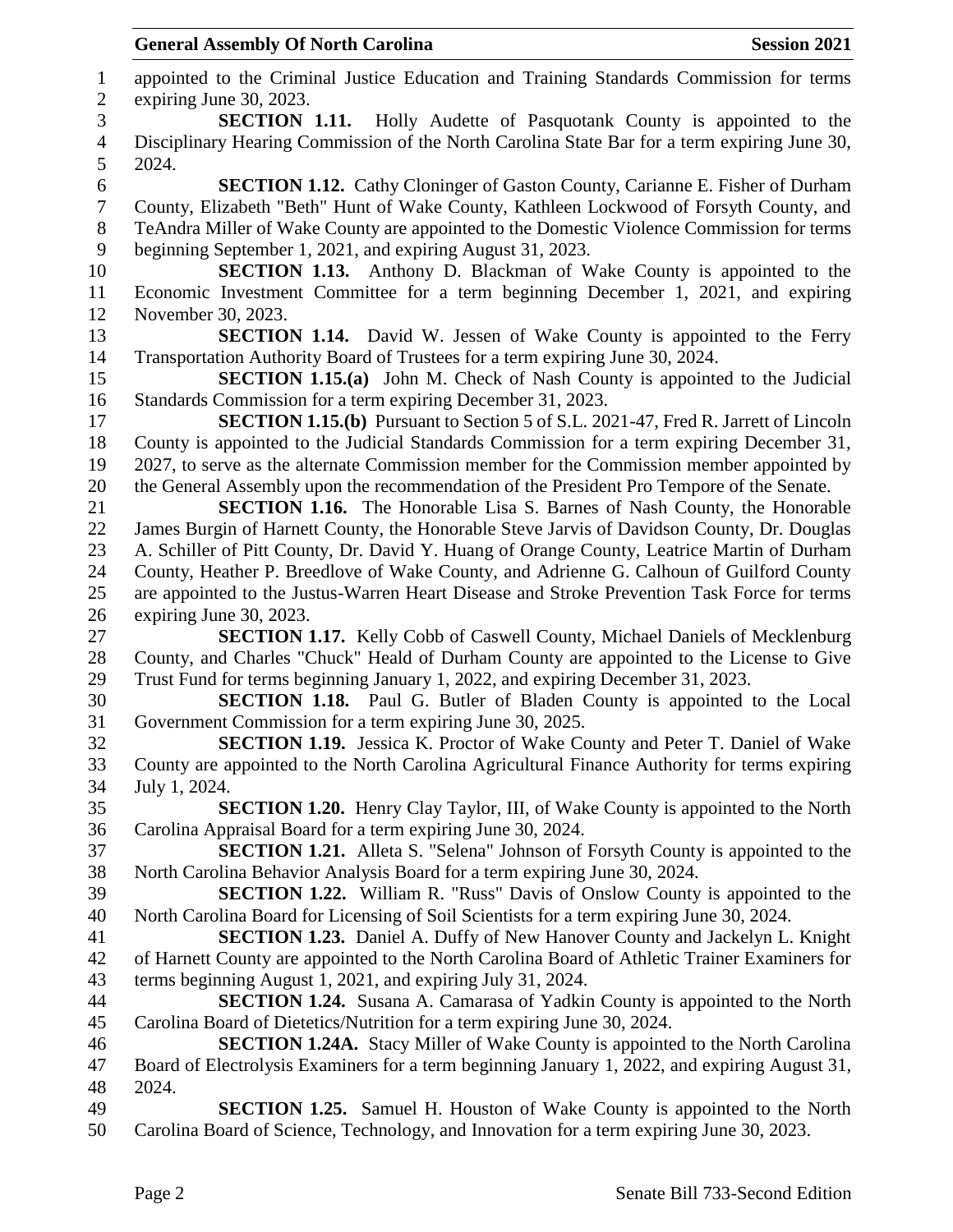| <b>General Assembly Of North Carolina</b><br><b>Session 2021</b>                                 |
|--------------------------------------------------------------------------------------------------|
| <b>SECTION 1.26.</b> John A. "Winn" Graham of Johnston County is appointed to the                |
| North Carolina Cemetery Commission for a term expiring June 30, 2025.                            |
| <b>SECTION 1.27.</b> Todd Godbey of New Hanover County, Dr. John A. Eldridge of                  |
| Chatham County, Dr. Rita C. Haire of Davidson County, and Heidi Dean of Buncombe County          |
| are appointed to the North Carolina Charter Schools Advisory Board for terms expiring June 30,   |
| 2025.                                                                                            |
| <b>SECTION 1.28.</b> Alicia R. Fink of Wake County and Brittany N. Riggs of Harnett              |
| County are appointed to the North Carolina Child Care Commission for terms expiring June 30,     |
| 2023.                                                                                            |
| <b>SECTION 1.29.</b> Michael J. Rusher of Wake County is appointed to the North                  |
| Carolina Clean Water Management Trust Fund Board of Trustees for a term expiring June 30,        |
| 2024.                                                                                            |
|                                                                                                  |
| <b>SECTION 1.30.</b> Mark B. Patterson of Cleveland County is appointed to the North             |
| Carolina Code Officials Qualification Board for a term expiring June 30, 2025.                   |
| SECTION 1.31. Crystal Combs Cody of Cabarrus County, Daniel N. "Dan" Kiger                       |
| of Surry County, and Robert W. "Bob" Lee of Anson County are appointed to the North Carolina     |
| Criminal Justice Information Network Governing Board for terms expiring June 30, 2025.           |
| <b>SECTION 1.32.</b> Satish S. Garimella of Wake County is appointed to the North                |
| Carolina Education and Workforce Innovation Commission for a term expiring June 30, 2024.        |
| <b>SECTION 1.33.</b> Charles J. Elledge of Wilkes County is appointed to the North               |
| Carolina Emergency Medical Services Advisory Council for a term beginning January 1, 2022,       |
| and expiring December 31, 2025.                                                                  |
| SECTION 1.34.(a) Jennifer "Jenny" Kelvington of Wake County is appointed to the                  |
| North Carolina Environmental Management Commission for a term expiring June 30, 2023.            |
| <b>SECTION 1.34.(b)</b> Charles S. Carter of Wake County is appointed to the North               |
| Carolina Environmental Management Commission for a term expiring June 30, 2025.                  |
| <b>SECTION 1.35.</b> Danny Barwick Smith of Lenoir County is appointed to the Board              |
| of Directors of the North Carolina Global TransPark Authority for a term expiring June 30, 2025. |
| <b>SECTION 1.36.(a)</b> Leigh T. Brown of Cabarrus County is appointed to the North              |
| Carolina Housing Finance Agency Board of Directors for a term expiring June 30, 2023.            |
| <b>SECTION 1.36.(b)</b> Melvin Charles Mullen of Nash County, Paul Kennedy of                    |
| Brunswick County, and Lavonda R. Daniels of Carteret County are appointed to the North           |
| Carolina Housing Finance Agency Board of Directors for terms expiring June 30, 2025.             |
| <b>SECTION 1.37.</b> Douglas Boyette of Wake County is appointed to the North Carolina           |
| Human Resources Commission for a term expiring June 30, 2025.                                    |
| SECTION 1.38. Richard B. Montague of Mitchell County, Andrew N. Kaiser of                        |
| Catawba County, and Dr. Cory Hess of Harnett County are appointed to the Board of Directors      |
| of the North Carolina Institute of Medicine for terms beginning January 1, 2022, and expiring    |
| December 31, 2025.                                                                               |
| <b>SECTION 1.39.</b> David Litman of Forysth County and Nicole R. Alleman of Wake                |
| County are appointed to the North Carolina Interpreter and Transliterator Licensing Board for    |
| terms expiring June 30, 2024.                                                                    |
| <b>SECTION 1.40.</b> W. Charles Nieman of Dare County is appointed to the North                  |
| Carolina Irrigation Contractors' Licensing Board for a term beginning October 1, 2021, and       |
| expiring September 30, 2024.                                                                     |
| <b>SECTION 1.41.</b> Darrin C. Hockstra of Wake County is appointed to the North                 |
| Carolina Landscape Contractors' Licensing Board for a term beginning August 1, 2021, and         |
| expiring June 30, 2024.                                                                          |
| <b>SECTION 1.42.</b> Deanna Brena of Robeson County and James D. "Jim" Storie of                 |
| Watauga County are appointed to the North Carolina Locksmith Licensing Board for terms           |
|                                                                                                  |
| beginning January 1, 2022, and expiring December 31, 2024.                                       |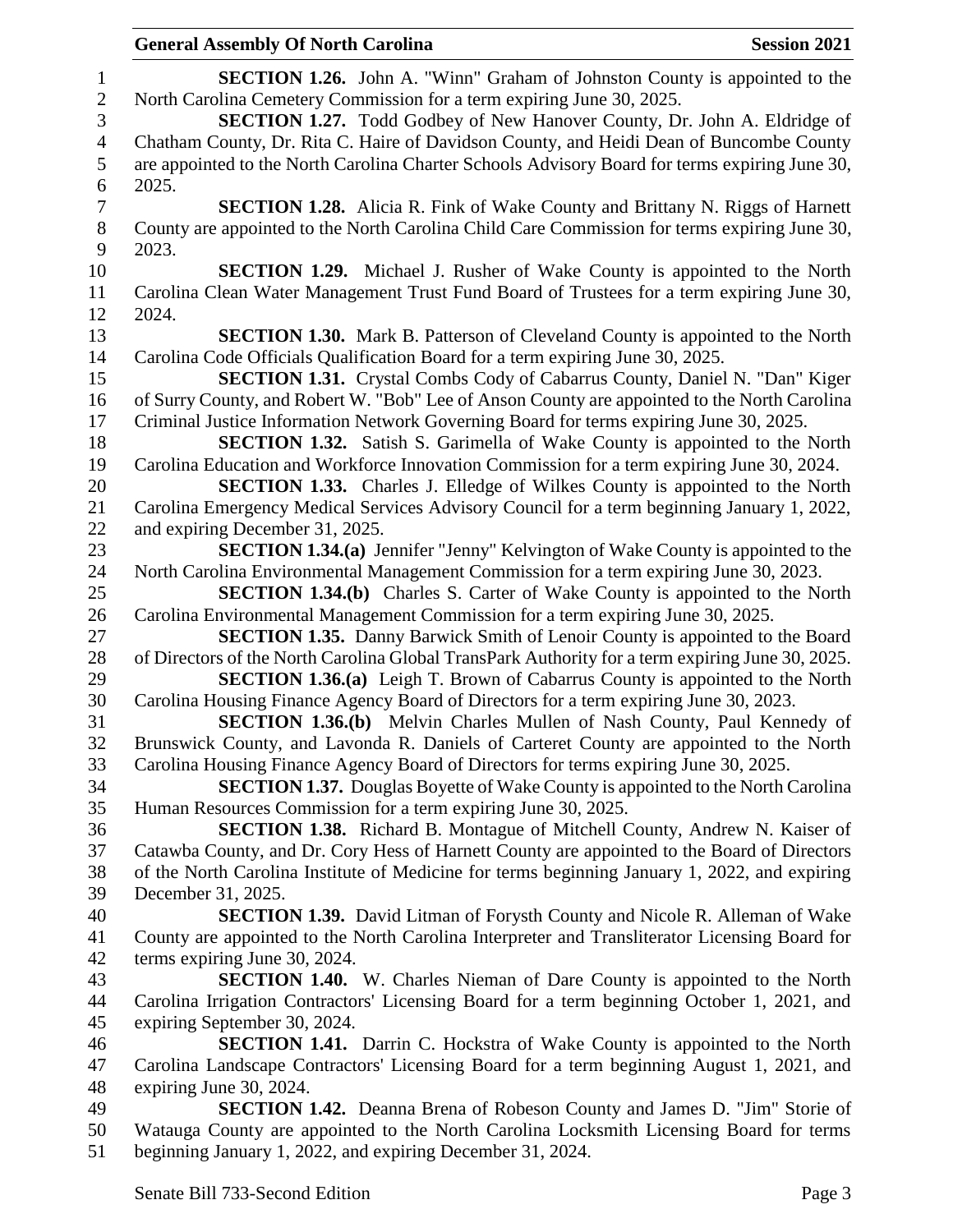| 1                        | <b>SECTION 1.43.</b> James P. Upton of Randolph County is appointed to the North                     |
|--------------------------|------------------------------------------------------------------------------------------------------|
| $\sqrt{2}$               | Carolina Manufactured Housing Board for a term beginning October 1, 2021, and expiring               |
| 3                        | September 30, 2024.                                                                                  |
| $\overline{\mathcal{A}}$ | <b>SECTION 1.44.</b> Mark G. Vrablic of Dare County is appointed to the North Carolina               |
| 5                        | Marine Industrial Park Authority for a term expiring June 30, 2023.                                  |
| 6                        | <b>SECTION 1.45.</b> Dr. Shawn P. Parker of Wake County is appointed to the North                    |
| $\overline{7}$           | Carolina Medical Board for a term beginning November 1, 2021, and expiring October 31, 2024.         |
| $8\,$                    | SECTION 1.46. Shreita T. Powers of Wake County and Peggy L. Wilks of Wake                            |
| 9                        | County are appointed to the Board of Trustees of the North Carolina Museum of Art for terms          |
| 10                       | expiring June 30, 2025.                                                                              |
| 11                       | SECTION 1.47. Glen A. Hines of Currituck County is appointed to the North                            |
| 12                       | Carolina On-Site Wastewater Contractors and Inspectors Certification Board for a term expiring       |
| 13                       | July 1, 2024.                                                                                        |
| 14                       | <b>SECTION 1.48.</b> Cynthia M. Tart of Brunswick County is appointed to the North                   |
| 15                       | Carolina Parks and Recreations Authority for a term expiring July 1, 2024.                           |
| 16                       | SECTION 1.49. Dr. Michael J. Maher of Wake County, Randall "Randy" Penfield                          |
| 17                       | of Guilford County, Anthony Graham of Guilford County, and Marcie Holland of Wake County             |
| 18                       | are appointed to the North Carolina Professional Educator Preparation and Standards                  |
| 19                       | Commission for terms beginning September 1, 2021, and expiring August 31, 2023.                      |
| 20                       | <b>SECTION 1.50.</b> Thomas W. Glasgow of Carteret County is appointed to the North                  |
| 21                       | Carolina Railroad Board of Directors for a term expiring June 30, 2025.                              |
| 22                       | <b>SECTION 1.51.</b> Dr. Donald M. Brescia of Randolph County is appointed to the                    |
| 23                       | North Carolina Respiratory Care Board for a term beginning November 1, 2021, and expiring            |
| 24                       | October 31, 2024.                                                                                    |
| 25<br>26                 | <b>SECTION 1.52.</b> William "Marc" Nichols of Wake County is appointed to the North                 |
| 27                       | Carolina Sheriffs' Education and Training Standards Commission for a term expiring June 30,<br>2023. |
| 28                       | <b>SECTION 1.53.</b> Alice Jane Williams of Wake County is appointed to the North                    |
| 29                       | Carolina State Board of Examiners of Fee-Based Practicing Pastoral Counselors for a term             |
| 30                       | expiring September 30, 2024.                                                                         |
| 31                       | <b>SECTION 1.54.</b> Roger M. Woods of Mecklenburg County is appointed to the North                  |
| 32                       | Carolina State Building Commission for a term expiring June 30, 2024.                                |
| 33                       | SECTION 1.55. Gerald Goolsby of Robeson County is appointed to the North                             |
| 34                       | Carolina State Commission of Indian Affairs for a term expiring June 30, 2023.                       |
| 35                       | <b>SECTION 1.56.</b> Patrick Paul "Pat" Joyce of Carteret County is appointed to the                 |
| 36                       | North Carolina State Ports Authority for a term expiring June 30, 2023.                              |
| 37                       | SECTION 1.57. Susan Stigall of Buncombe County is appointed to the North                             |
| 38                       | Carolina Teaching Fellows Commission for a term expiring June 30, 2023.                              |
| 39                       | SECTION 1.58. Montell "Monty" W. Irvin of Wake County is appointed to the                            |
| 40                       | North Carolina Turnpike Authority Board for a term expiring January 14, 2025.                        |
| 41                       | <b>SECTION 1.59.</b> Dr. Ronald J. Komich of Guilford County is appointed to the North               |
| 42                       | Carolina Veterinary Medical Board for a term expiring June 30, 2026.                                 |
| 43                       | <b>SECTION 1.60.</b> The Honorable John M. Alexander, Jr., of Wake County, Mark                      |
| 44                       | Craig of Guilford County, Landon G. Zimmer of New Hanover County, and Thomas "Tom"                   |
| 45                       | Berry of Guilford County are appointed to the North Carolina Wildlife Resources Commission           |
| 46                       | for terms expiring June 30, 2023.                                                                    |
| 47                       | <b>SECTION 1.61.</b> Kevin R. Howell of Transylvania County is appointed to the                      |
| 48                       | Outdoor Heritage Advisory Council for a term beginning October 1, 2021, and expiring                 |
| 49                       | September 30, 2025.                                                                                  |
| 50                       | <b>SECTION 1.62.</b> Nada Lawrimore of Wilkes County is appointed to the Private                     |

Protective Services Board for a term expiring July 1, 2022.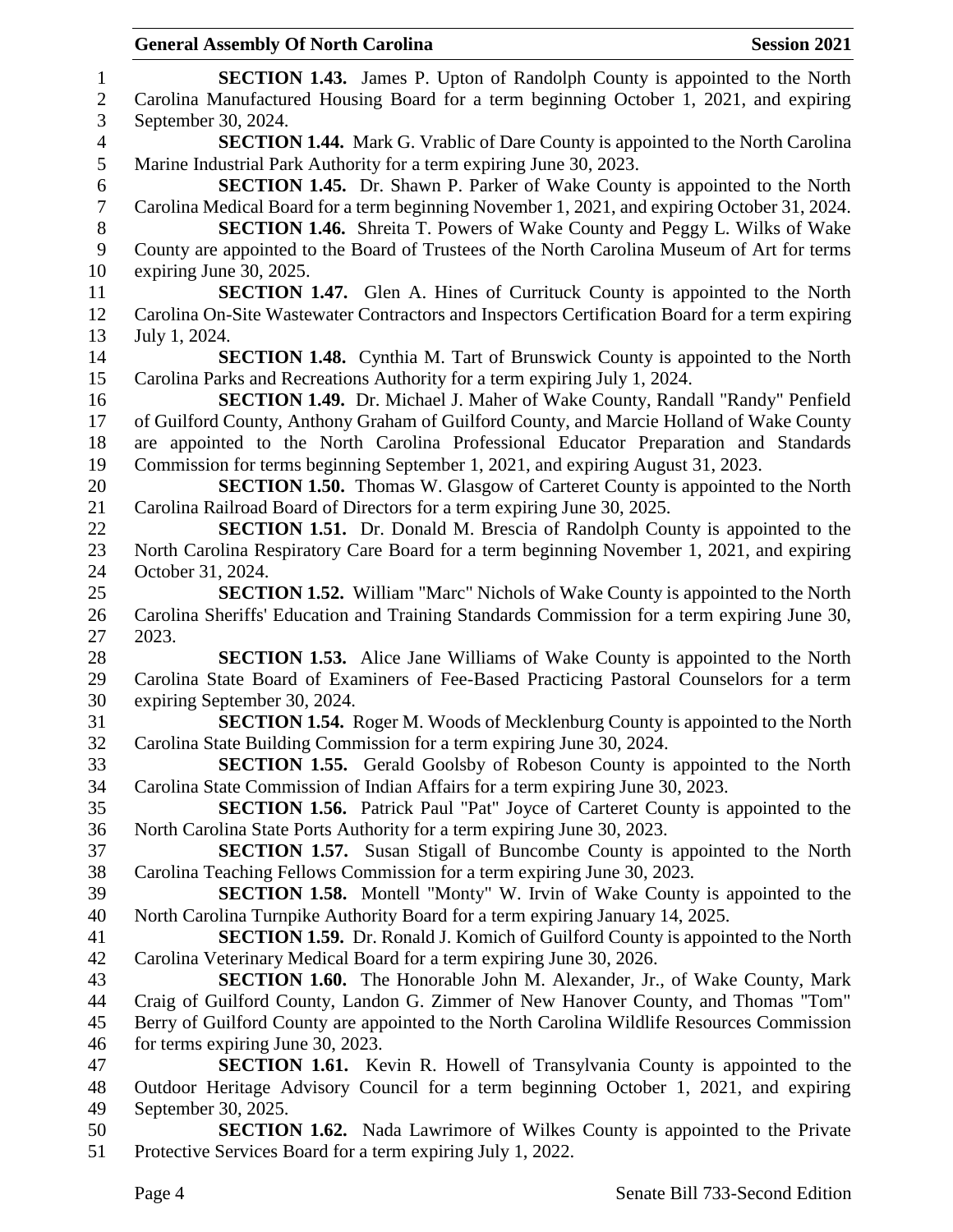| <b>General Assembly Of North Carolina</b><br><b>Session 2021</b>                                |
|-------------------------------------------------------------------------------------------------|
| <b>SECTION 1.63.</b> Robert A. "Bobby" Bryan of Wake County and the Honorable                   |
| Robert "Bob" Rucho of Brunswick County are appointed to the Rules Review Commission for         |
| terms expiring June 30, 2023.                                                                   |
| <b>SECTION 1.64.</b> Dr. Daniel C. Walter of Robeson County and Jeffrey G. Bullins of           |
| Rockingham County are appointed to the Rural Infrastructure Authority for terms expiring June   |
| 30, 2024.                                                                                       |
| <b>SECTION 1.65.</b> Vickie L. Walker of Mecklenburg County is appointed to the                 |
| University of North Carolina Center for Public Media Board of Trustees for a term expiring June |
| 30, 2023.                                                                                       |
| <b>SECTION 1.66.</b> Laura K. Honeycutt of Guilford County is appointed to the Well             |
| Contractors Certification Commission for a term expiring June 30, 2024.                         |
|                                                                                                 |
| PART II. SPEAKER'S RECOMMENDATIONS                                                              |
| <b>SECTION 2.1.</b> Douglas S. Penland of Clay County and Richard L. Stout of Onslow            |
| County are appointed to the North Carolina Center for the Advancement of Teaching Board of      |
| Trustees for terms expiring June 30, 2025.                                                      |
| <b>SECTION 2.2.</b> Lisa Matthews of Cabarrus County is appointed to the                        |
| African-American Heritage Commission for a term beginning October 1, 2021, and expiring         |
| September 30, 2024.                                                                             |
| <b>SECTION 2.3.</b> Keith R. Beavers of Duplin County is appointed to the North                 |
| Carolina Agricultural Finance Authority for a term expiring July 1, 2024.                       |
| <b>SECTION 2.4.</b> Stephen H. Wheeler of Cumberland County and James Crabtree of               |
| Guilford County are appointed to the Alarm Systems Licensing Board for terms expiring June      |
| 30, 2024.                                                                                       |
| <b>SECTION 2.5.</b> Dana Stonestreet of Buncombe County is appointed to the North               |
| Carolina State Banking Commission for a term expiring June 30, 2025.                            |
| <b>SECTION 2.6.</b> Lisa N. Ramsey of Mecklenburg County is appointed to the North              |
| Carolina Behavior Analysis Board for a term beginning on July 1, 2021, and expiring June 30,    |
| 2024.                                                                                           |
| SECTION 2.7. T. Baker Glasgow of Wake County is appointed to the North                          |
| Carolina State Building Commission for a term expiring June 30, 2024.                           |
| <b>SECTION 2.8.</b> Joseph R. McLaughlin of Onslow County is appointed to the North             |
| Carolina Capital Facilities Finance Agency Board of Directors for a term that began March 1,    |
| 2021, and expires February 28, 2025.                                                            |
| <b>SECTION 2.9.</b> William W. "Bill" Gaffney of Mecklenburg County is appointed to             |
| the North Carolina Cemetery Commission for a term expiring June 30, 2025.                       |
| <b>SECTION 2.10.</b> Judi K. Grainger of Wake County and Hamilton "Tony" Withers of             |
| Wake County are appointed to the Centennial Authority for terms expiring June 30, 2025.         |
| <b>SECTION 2.11.(a)</b> If House Bill 825, 2021 Regular Session, becomes law, then              |
| Hilda Parler of Wake County is appointed to the North Carolina Charter Schools Advisory Board   |
| for a term expiring June 30, 2023, and Bruce B. Friend of Wake County, Dr. Shelly L. Bullard    |
| of Cleveland County, and Lynn Kroeger of Union County are appointed to the North Carolina       |
| Charter Schools Advisory Board for terms expiring June 30, 2025.                                |
| <b>SECTION 2.11.(b)</b> If House Bill 825, 2021 Regular Session, does not become law,           |
| then Hilda Parler of Wake County, Bruce B. Friend of Wake County, Dr. Shelly L. Bullard of      |
| Cleveland County, and Lynn Kroeger of Union County are appointed to the North Carolina          |
| Charter Schools Advisory Board for terms expiring June 30, 2025.                                |
| SECTION 2.12. Kimberly J. McClure of Forsyth County and Perry S. Melton of                      |
| Wake County are appointed to the North Carolina Child Care Commission for terms expiring        |
|                                                                                                 |

June 30, 2023.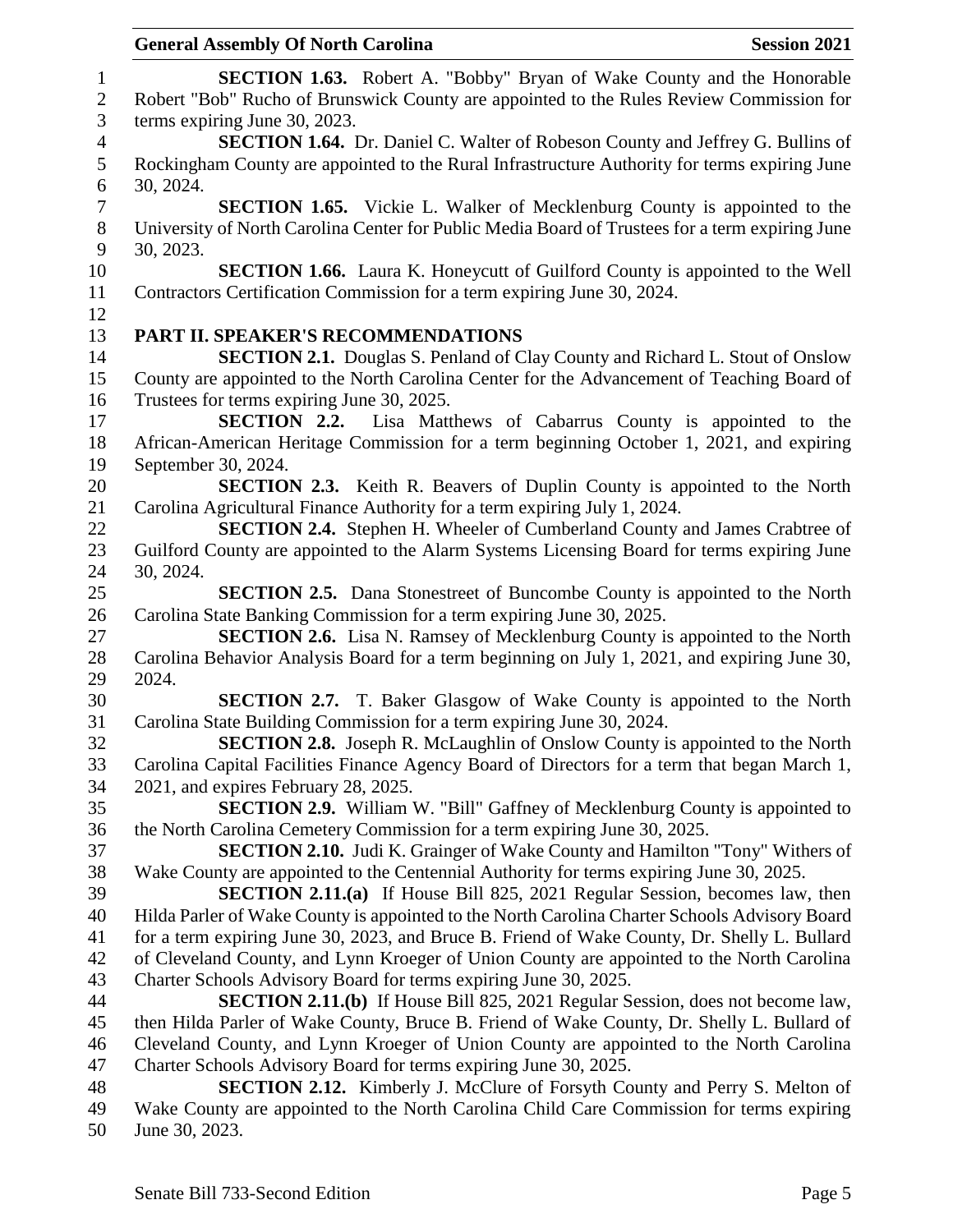|                  | <b>General Assembly Of North Carolina</b>                                                                                                                                           | <b>Session 2021</b> |
|------------------|-------------------------------------------------------------------------------------------------------------------------------------------------------------------------------------|---------------------|
| $\mathbf{1}$     | <b>SECTION 2.13.</b> Dr. Raymond T. "Todd" Shaver of New Hanover County is                                                                                                          |                     |
| $\overline{c}$   | appointed to the State Board of Chiropractic Examiners for a term expiring June 30, 2023.                                                                                           |                     |
| 3                | <b>SECTION 2.14.</b> Allen Kelly of Wake County is appointed to the North Carolina                                                                                                  |                     |
| $\overline{4}$   | Code Officials Qualification Board for a term expiring June 30, 2025.                                                                                                               |                     |
| 5                | <b>SECTION 2.15.</b> Morris W. Boswell of Wake County is appointed to the State Board                                                                                               |                     |
| $\boldsymbol{6}$ | of Cosmetic Art Examiners for a term expiring June 30, 2024.                                                                                                                        |                     |
| $\boldsymbol{7}$ | SECTION 2.16. Jeffrey M. Oliver of Cleveland County, Angela L. Williams of                                                                                                          |                     |
| $8\,$            | Guilford County, Stanley H. Hicks of Randolph County, and David L. Rose of Stokes County                                                                                            |                     |
| 9                | are appointed to the Criminal Justice Education and Training Standards Commission for terms                                                                                         |                     |
| 10               | expiring June 30, 2023.                                                                                                                                                             |                     |
| 11               | <b>SECTION 2.17.</b> The Honorable Tare Davis of Warren County is appointed to the                                                                                                  |                     |
| 12               | North Carolina Criminal Justice Information Network Governing Board for a term expiring June                                                                                        |                     |
| 13               | 30, 2025.                                                                                                                                                                           |                     |
| 14               | <b>SECTION 2.18.</b> Karen Thomas of Wake County is appointed to the North Carolina                                                                                                 |                     |
| 15               | Board of Dietetics/Nutrition Board for a term expiring June 30, 2024.                                                                                                               |                     |
| 16               | SECTION 2.19. Brandon Gosey of Rutherford County and Suzanne C. Creech of                                                                                                           |                     |
| 17               | Pitt County are appointed to the Disciplinary Hearing Commission of the North Carolina State                                                                                        |                     |
| 18               | Bar for terms expiring June 30, 2024.                                                                                                                                               |                     |
| 19               | <b>SECTION 2.20.</b> Harold R. "Dolph" Sumner of Gaston County is appointed to the                                                                                                  |                     |
| 20               | Dispute Resolution Commission for a term beginning October 1, 2021, and expiring September                                                                                          |                     |
| 21               | 30, 2024.                                                                                                                                                                           |                     |
| 22<br>23         | <b>SECTION 2.21.</b> Regina E. Gurley of Wayne County, The Honorable Nathaniel M.<br>Knust of Cabarrus County, and Saira Estrada of Durham County are appointed to the Domestic     |                     |
| 24               | Violence Commission for terms beginning September 1, 2021, and expiring August 31, 2023.                                                                                            |                     |
| 25               | <b>SECTION 2.22.</b> Michelle P. Logan of Pitt County is appointed to the North Carolina                                                                                            |                     |
| 26               | Education and Workforce Innovation Commission for a term expiring June 30, 2022, to fill the                                                                                        |                     |
| 27               | unexpired term of Craig Hagood.                                                                                                                                                     |                     |
| 28               | <b>SECTION 2.23.</b> Christopher M. Duggan of Union County and Steven P. Keen of                                                                                                    |                     |
| 29               | Wayne County are appointed to the North Carolina Environmental Management Commission for                                                                                            |                     |
| 30               | terms expiring June 30, 2025.                                                                                                                                                       |                     |
| 31               | <b>SECTION 2.24.</b> Paul J. Cozza of New Hanover County is appointed to the Ferry                                                                                                  |                     |
| 32               | Transportation Authority Board of Trustees for a term expiring June 30, 2024.                                                                                                       |                     |
| 33               | <b>SECTION 2.25.</b> The Honorable Darrell McCormick of Yadkin County is appointed                                                                                                  |                     |
| 34               | to the North Carolina Board of Funeral Service for a term expiring December 31, 2023.                                                                                               |                     |
| 35               | <b>SECTION 2.26.</b> Steve R. Mayo of Wayne County and William T. Lamm, III, of                                                                                                     |                     |
| 36               | Wilson County are appointed to the North Carolina Global TransPark Authority Board of                                                                                               |                     |
| 37               | Directors for terms expiring June 30, 2025.                                                                                                                                         |                     |
| 38               | <b>SECTION 2.27.</b> J. Michael Stevenson of Cherokee County is appointed to the Board                                                                                              |                     |
| 39               | of Trustees of the State Health Plan for Teachers and State Employees for a term expiring June                                                                                      |                     |
| 40               | 30, 2023.                                                                                                                                                                           |                     |
| 41               | <b>SECTION 2.28.</b> William H. Morris of Harnett County is appointed to the North                                                                                                  |                     |
| 42               | Carolina Home Inspector Licensure Board for a term expiring July 1, 2025.                                                                                                           |                     |
| 43               | <b>SECTION 2.29.</b> Tom Smith of Wake County, James Carlton Kearney, Sr., of                                                                                                       |                     |
| 44<br>45         | Henderson County, Paul S. Jaber of Nash County, and James W. "Bill" Oglesby of Buncombe<br>County are appointed to the North Carolina Housing Finance Agency Board of Directors for |                     |
| 46               | terms expiring June 30, 2023.                                                                                                                                                       |                     |
| 47               | <b>SECTION 2.30.</b> Dan W. Kornelius of Forsyth County, Jeannie C. "JC" Lyle of New                                                                                                |                     |
| 48               | Hanover County, Scott Dedman of Buncombe County, Brian Coyle of Wake County, and                                                                                                    |                     |
| 49               | Melody Smith of Wake County are appointed to the North Carolina Housing Partnership for                                                                                             |                     |
| 50               | terms beginning September 1, 2021, and expiring August 31, 2024.                                                                                                                    |                     |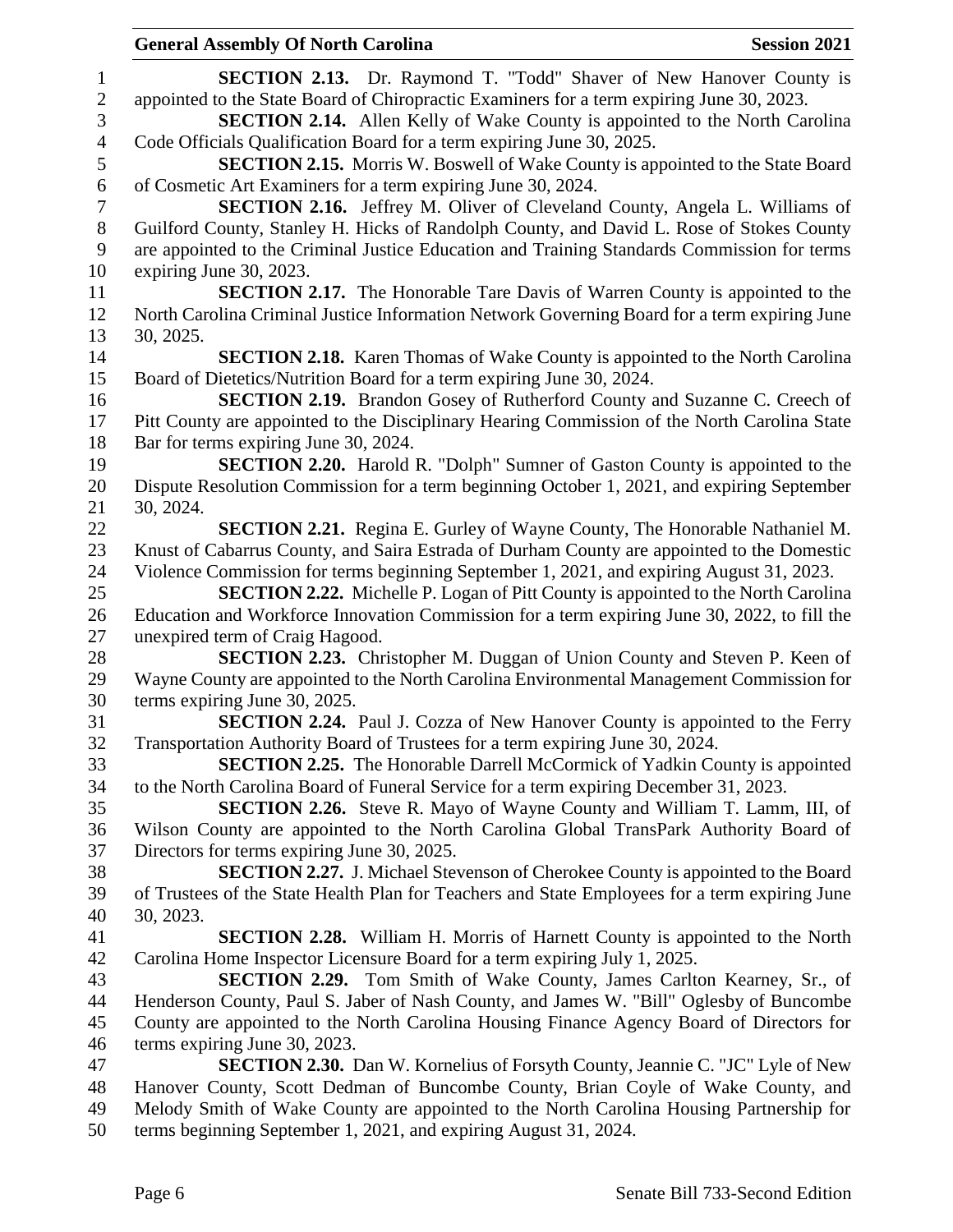|                          | <b>General Assembly Of North Carolina</b>                                                      | <b>Session 2021</b> |
|--------------------------|------------------------------------------------------------------------------------------------|---------------------|
| $\mathbf{1}$             | <b>SECTION 2.31.</b> Philip J. Strach of Wake County and April D. Page of Wake County          |                     |
| $\mathbf{2}$             | are appointed to the State Human Resources Commission for terms expiring June 30, 2025.        |                     |
| 3                        | SECTION 2.32. Brian L. McGinnis of Gaston County, Anita Bachmann of Guilford                   |                     |
| $\overline{\mathcal{A}}$ | County, and Timothy S. Norris of Rowan County are appointed to the North Carolina Institute    |                     |
| 5                        | of Medicine Board of Directors for terms beginning January 1, 2022, and expiring December 31,  |                     |
| 6                        | 2025.                                                                                          |                     |
| $\boldsymbol{7}$         | <b>SECTION 2.33.</b> The Honorable John Szoka of Cumberland County is appointed to             |                     |
| $8\,$                    | the Interstate Commission on Educational Opportunity for Military Children State Council for a |                     |
| 9                        | term beginning January 1, 2022, and expiring December 31, 2025.                                |                     |
| 10                       | <b>SECTION 2.34.</b> Kurt H. Bland of Wake County is appointed to the North Carolina           |                     |
| 11                       | Irrigation Contractors' Licensing Board for a term beginning October 1, 2021, and expiring     |                     |
| 12                       | September 31, 2024.                                                                            |                     |
| 13                       | <b>SECTION 2.35.</b> Pursuant to Section 5 of S.L. 2021-47, Paul Y. Coble of Wake              |                     |
| 14                       | County is appointed to the Judicial Standards Commission for a term expiring June 30, 2027, to |                     |
| 15                       |                                                                                                |                     |
|                          | serve as the alternate Commission member for the Commission member appointed by the            |                     |
| 16                       | General Assembly upon the recommendation of the Speaker of the House of Representatives.       |                     |
| 17                       | <b>SECTION 2.36.</b> The Honorable Sherry E. Butler of Catawba County, Ashley M.               |                     |
| 18                       | Honeycutt of Wake County, Amanda L. Wilson of Chatham County, Joseph E. Propst, Jr., of        |                     |
| 19                       | Wake County, Ryan S. Swanson of Wake County, Representative Frank Iler of Brunswick            |                     |
| 20                       | County, Representative Larry Yarborough of Person County, and Representative Becky Carney      |                     |
| 21                       | of Mecklenburg County are appointed to the Justus-Warren Heart Disease and Stroke Prevention   |                     |
| 22                       | Task Force for terms expiring June 30, 2023.                                                   |                     |
| 23                       | <b>SECTION 2.37.</b> Timothy J. Boone of Henderson County is appointed to the North            |                     |
| 24                       | Carolina Landscape Contractors' Licensing Board for a term beginning August 1, 2021, and       |                     |
| 25                       | expiring July 31, 2024.                                                                        |                     |
| 26                       | <b>SECTION 2.38.</b> Michael J. Lalor of Forsyth County is appointed to the License to         |                     |
| 27                       | Give Trust Fund Commission for a term expiring December 31, 2022, to fill the unexpired term   |                     |
| 28                       | of Linda Darden.                                                                               |                     |
| 29                       | <b>SECTION 2.39.</b> Michael D. Philbeck of Cleveland County is appointed to the Local         |                     |
| 30                       | Government Commission for a term expiring June 30, 2025.                                       |                     |
| 31                       | SECTION 2.40. Deborah M. Atkinson of Wake County is appointed to the North                     |                     |
| 32                       | Carolina Locksmith Licensing Board for a term beginning January 1, 2022, and expiring          |                     |
| 33                       | December 31, 2024.                                                                             |                     |
| 34                       | <b>SECTION 2.41.</b> Spencer Scarboro of Wake County, William B. "Bruce" McPherson             |                     |
| 35                       | of Columbus County, and Earline L. Smith of Rutherford County are appointed to the North       |                     |
| 36                       | Carolina Manufactured Housing Board for terms expiring June 30, 2024.                          |                     |
| 37                       | <b>SECTION 2.42.</b> James P. Tobin of Dare County is appointed to the North Carolina          |                     |
| 38                       | Marine Industrial Park Authority for a term expiring June 30, 2023.                            |                     |
| 39                       | <b>SECTION 2.43.</b> Robert J. Reeves of Mecklenburg County and Rachel C. Goolsby              |                     |
| 40                       | of New Hanover County are appointed to the North Carolina Board of Massage and Bodywork        |                     |
| 41                       | Therapy for terms expiring June 30, 2023.                                                      |                     |
| 42                       | <b>SECTION 2.44.</b> Glenn O. Buck, Jr., of Pitt County, Shelli E. Stoker of Mecklenburg       |                     |
| 43                       | County, and Dr. Micah H. Krempasky of Wake County are appointed to the Commission for          |                     |
| 44                       | Mental Health, Developmental Disabilities, and Substance Abuse Services for terms expiring     |                     |
| 45                       | June 30, 2024.                                                                                 |                     |
| 46                       | <b>SECTION 2.45.</b> Mary Jo Cresimore of Wake County and R. Gene Davis of Wake                |                     |
| 47                       | County are appointed to the North Carolina Museum of Art Board of Trustees for terms expiring  |                     |
| 48                       | June 30, 2025.                                                                                 |                     |
| 49                       | <b>SECTION 2.46.</b> James L. Beeson of Guilford County is appointed to the North              |                     |
| 50                       | Carolina On-Site Wastewater Contractors and Inspectors Certification Board for a term expiring |                     |
| 51                       | July 1, 2024.                                                                                  |                     |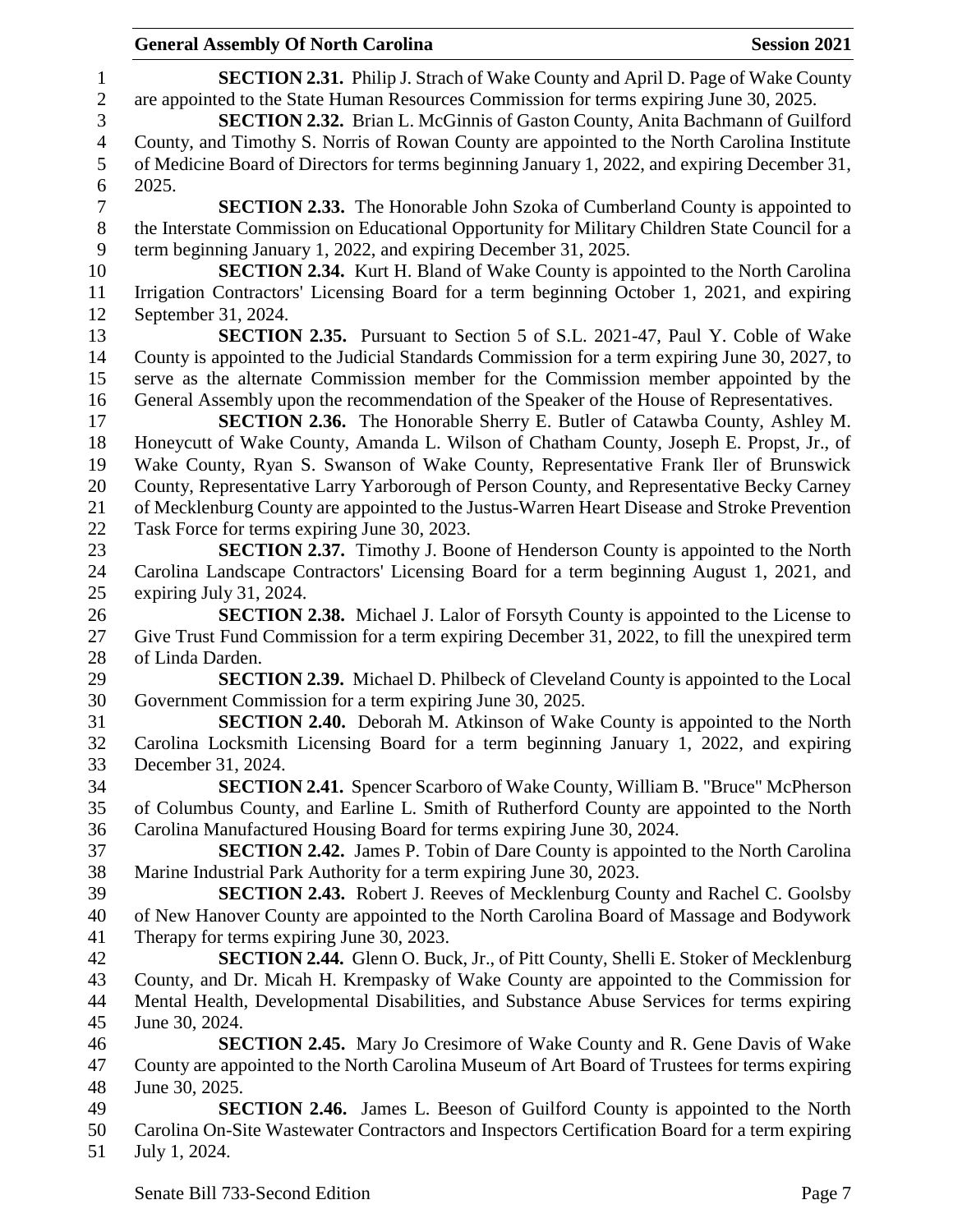| $\mathbf{1}$   | <b>SECTION 2.47.</b> Harry M. Shaw of New Hanover County is appointed to the Outdoor                                                        |
|----------------|---------------------------------------------------------------------------------------------------------------------------------------------|
| $\sqrt{2}$     | Heritage Advisory Council for a term beginning October 1, 2021, and expiring September 30,                                                  |
| 3              | 2025.                                                                                                                                       |
| 4              | <b>SECTION 2.48.</b> Amber H. Brown of Cleveland County is appointed to the North                                                           |
| $\sqrt{5}$     | Carolina Parks and Recreation Authority for a term expiring July 1, 2024.                                                                   |
| 6              | <b>SECTION 2.49.</b> Augustus H. Tulloss of Nash County is appointed to the North                                                           |
| $\overline{7}$ | Carolina State Ports Authority for a term expiring June 30, 2023.                                                                           |
| $8\,$          | SECTION 2.50. Pamela H. Huffman of Wilkes County is appointed to the North                                                                  |
| 9              | Carolina Principal Fellows and TP3 Commission for a term expiring June 30, 2023, to fill the                                                |
| 10             | unexpired term of Richard A. Cornette.                                                                                                      |
| 11             | SECTION 2.52. Dr. Aaron Fleming of Harnett County, Craig S. Smith of Cabarrus                                                               |
| 12             | County, Eric T. Patin of Lee County, and Dr. Virginia A. Bullock of Alamance County are                                                     |
| 13             | appointed to the North Carolina Professional Educator Preparation and Standards Commission                                                  |
| 14             | for terms beginning September 1, 2021, and expiring August 31, 2023.                                                                        |
| 15             | <b>SECTION 2.53.</b> James Nance of Stanly County is appointed to the North Carolina                                                        |
| 16             | Railroad Company Board of Directors for a term expiring June 30, 2025.                                                                      |
| 17             | SECTION 2.54. Zack L. Phillips of Madison County and Dr. Lisa I. Mansur of                                                                  |
| 18             | Moore County are appointed to the North Carolina Respiratory Care Board for terms beginning                                                 |
| 19             | November 1, 2021, and expiring October 31, 2024.                                                                                            |
| 20             | <b>SECTION 2.55.</b> Earl W. Willis, Jr., of Chowan County is appointed to the Board of                                                     |
| 21             | Directors of Roanoke Island Historical Association, Inc., for a term beginning October 1, 2021,                                             |
| 22             | and expiring September 30, 2024.                                                                                                            |
| 23             | <b>SECTION 2.56.</b> Andrew P. Atkins of Wake County, the Honorable Barbara Jackson                                                         |
| 24<br>25       | of Wake County, and Wayne R. Boyles, III, of Moore County are appointed to the Rules Review<br>Commission for terms expiring June 30, 2023. |
| 26             | <b>SECTION 2.57.</b> Elizabeth P. Gaither of Catawba County and Kevin Skinner of Pitt                                                       |
| 27             | County are appointed to the Rural Infrastructure Authority for terms expiring June 30, 2024.                                                |
| 28             | <b>SECTION 2.58.</b> Sean P. Tario of Wake County is appointed to the North Carolina                                                        |
| 29             | Board of Science, Technology, and Innovation for a term expiring June 30, 2023.                                                             |
| 30             | <b>SECTION 2.59.</b> The Honorable James "Alan" Norman of Cleveland County is                                                               |
| 31             | appointed to the North Carolina Sheriffs' Education and Training Standards Commission for a                                                 |
| 32             | term beginning September 1, 2021, and expiring August 30, 2024.                                                                             |
| 33             | SECTION 2.60. Bridget W. Chisholm of Guilford County is appointed to the Board                                                              |
| 34             | of Trustees of the Teachers' and State Employees' Retirement System for a term expiring June                                                |
| 35             | 30, 2023.                                                                                                                                   |
| 36             | <b>SECTION 2.61.</b> Dr. Prince H. Bull, Sr., of Gaston County is appointed to the North                                                    |
| 37             | Carolina Teaching Fellows Commission for a term expiring July 1, 2023.                                                                      |
| 38             | <b>SECTION 2.62.</b> Melissa Ross Matton of Wake County and Brian S. Edlin of Wake                                                          |
| 39             | County are appointed to the Umstead Act Competition Review Panel (UNC Umstead Review                                                        |
| 40             | Panel) for terms expiring June 30, 2025.                                                                                                    |
| 41             | <b>SECTION 2.63.</b> Robin P. Lazaro of Wake County is appointed to the North Carolina                                                      |
| 42             | Veterinary Medical Board for a term expiring June 30, 2026.                                                                                 |
| 43             | <b>SECTION 2.64.(a)</b> The Honorable B. "Bill" R. Goins, Jr., of Surry County is                                                           |
| 44             | appointed to the North Carolina State Water Infrastructure Authority for a term expiring June 30,                                           |
| 45             | 2022, to fill the unexpired term of Calvin Stiles.                                                                                          |
| 46             | <b>SECTION 2.64.(b)</b> Maria S. Hunnicutt of Rutherford County is appointed to the                                                         |
| 47             | North Carolina State Water Infrastructure Authority for a term expiring June 30, 2023.                                                      |
| 48             | <b>SECTION 2.65.</b> Bobby S. Walker of Yadkin County is appointed to the Well                                                              |
| 49             | Contractors Certification Commission for a term expiring June 30, 2024.                                                                     |